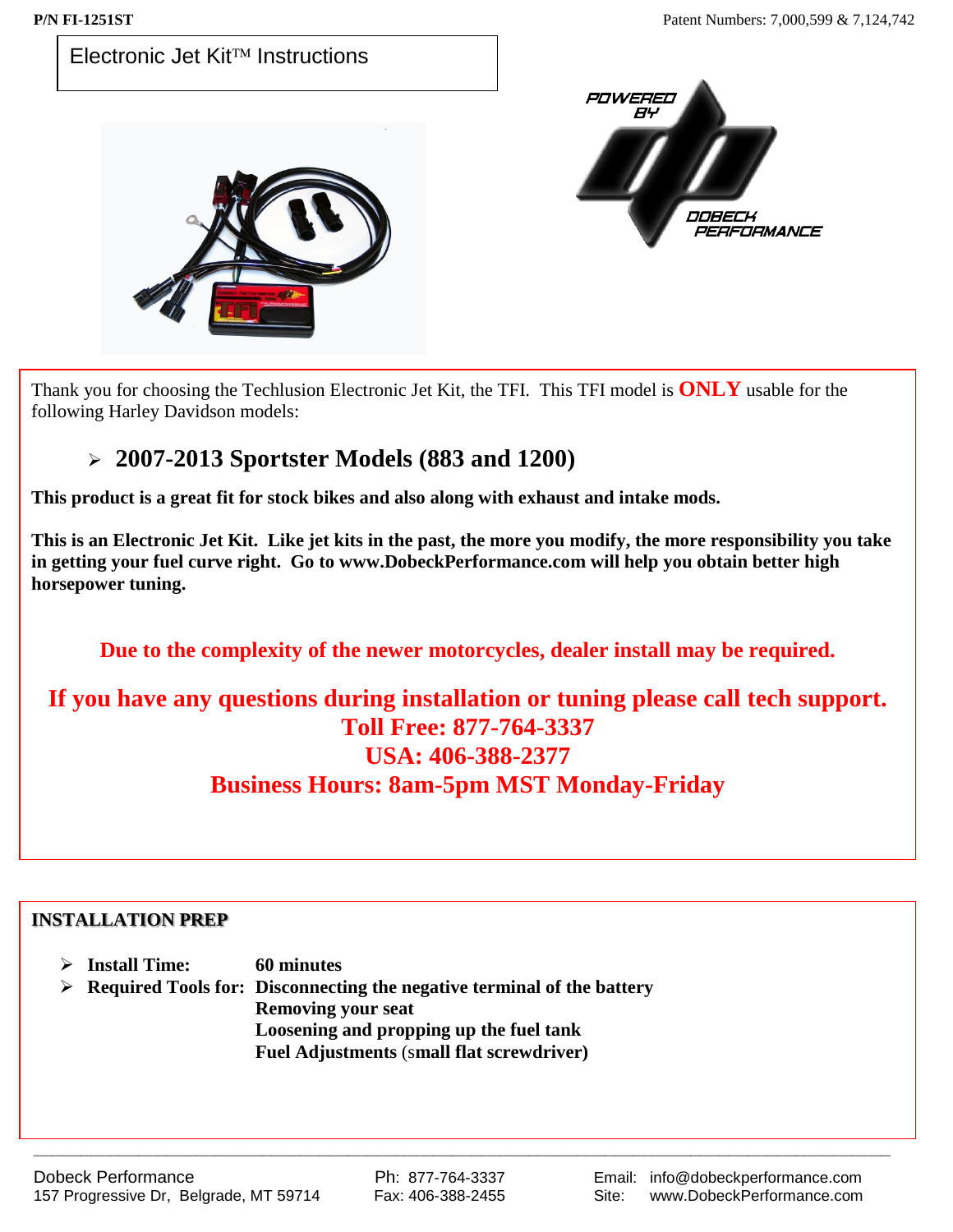

# **INSTALLATION**

- **1. Before installing the TFI you must first disconnect the negative lead from the battery.**
- **2. Determine a location for the TFI unit. We suggest left side top of battery under the frame.**
- **3. Making sure that your motorcycle is cold (be sure to disconnect the fuel line using the quick disconnect feature on the fuel fitting, DO NOT UNSCREW THE FITTING) and remove the rear tank mounting bolt (under the seat) loosen and lift up the fuel tank (make sure not to come in contact with the steering with the front of the fuel tank when propping it up). You will need something to hold the fuel tank up (block of wood or a towel) from the frame to gain access to the injectors.**
- **4. Underneath the fuel tank you will locate the fuel injectors. (See the service manual for help if needed) The injectors are mounted in O rings. This allows them to be rotated in the throttle body without further disassembly. From the left side of the bike, rotate the injectors toward you enough to gain access to the locks on the injector connectors.**
- **5. Disconnect the factory injector connectors from the fuel injectors and replace with the TFI injector connectors from the TFI unit. The stock rear injector lead is tagged with a label (REAR) and MUST connect, through the TFI harness, to the rear injector. When completed, rotate the injectors to locate the connectors to a near verticle position, to provide clearance for the fuel hose. It is a good idea to make sure there is a little slack in the harness to prevent engine vibration from damaging/breaking the wiring at the connectors.**
- **6. The front factory O2 connector is cable tied to the left front frame downtube near the oil filter area. Follow the lead from the O2 sensor in the front exhaust pipe. Disconnect the sensor and plug the TFI bypass into the wiring harness. Cable tie the harness back to the frame tube as necessary.**
- **7. The rear factory O2 connector is located on the frame behind the rear cylinder. Again, follow the lead from the rear O2 sensor, disconnect it and install the TFI bypass. The O2 sensors are no longer required.**
- **8. Replace the fuel tank. (Making sure that all bolts are in place and fuel connections are correct).**
- **9. Connect the TFI ground lead to the negative terminal of the battery along with the factory ground lead. (see owners' manual for help if needed)**
- **10. With the rubber plug removed from the TFI, turn the motorcycle key switch to the "ON" position. As the bikes electrical system goes through initial start up mode you "may" see LED's flashing on the TFI for a few seconds then go out, this is normal.**
- 11. **Start the motorcycle. The green LED should now be on steady and the yellow will flash rapidly for up to 15 seconds, and then go out. If the green or red LEDs continue flashing after startup please refer to the "TFI" section in the troubleshooting guide.**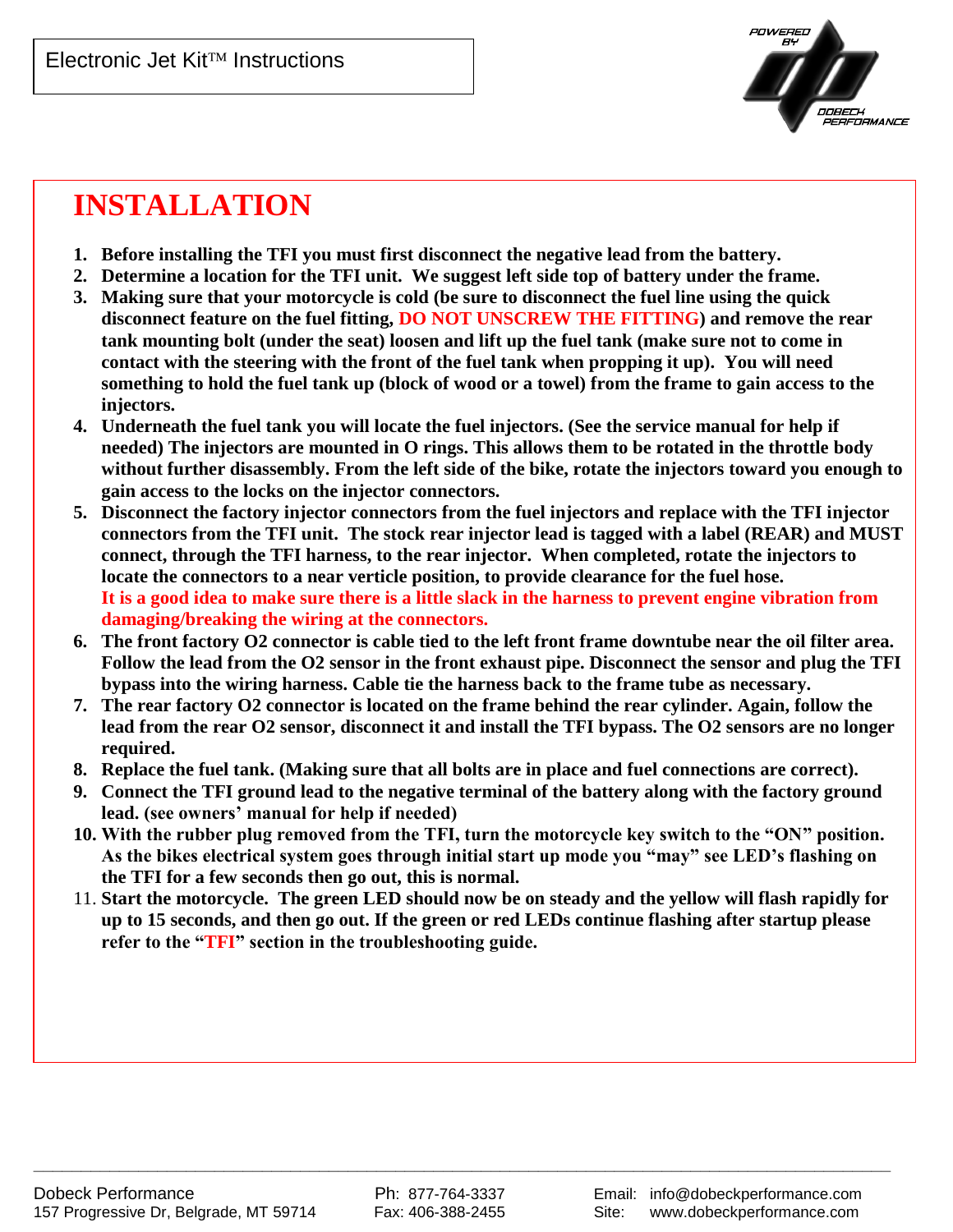Electronic Jet Kit<sup>TM</sup> Instructions



# **Tuning – For reference, the pots are numbered from left to right on the TFI**

#### **POT #1 - GREEN LED: AIR FUEL MIXTURE SCREW ADJUSTMENT**

**With the TFI installed, bike fully warmed up, and screwdriver in hand, locate the GREEN LED and the first pot, which is right below it. Using the throttle, raise the RPM to a high idle or about 2000 RPM. Once there, slowly turn the green pot clockwise from the 1:00 position (off) until you achieve the highest RPM and smoothest running sound (like a mixture screw on a carburetor). You should find the best setting between 2:30 and 4:00 o'clock. If you turn the green pot clockwise and the engine does not accept any more fuel (RPM drops when adding fuel) you may have one or more of these problems (See troubleshooting Motorcycle).**

#### **POT #2 – YELLOW LED ACCELERATION FUEL ADJUSTMENT**

**Anytime the LED is on, this pot is adding fuel. In neutral raise the RPM slowly up through the mid range and see no yellow LED. However, opening the throttle quickly from idle you "should" see the yellow LED come on. Fine tuning: Start with the suggested setting and then add one clock position at a time until the bike says too much (hesitation) then back off 2 clock positions, if adding makes it worse go opposite direction. The yellow pot adds its fuel below 70% of maximum RPM. If no yellow LED there is not enough load to turn it on. At that point the street or dyno will be able to show the difference.**

#### **POT #3 – RED LED: MAIN FUEL ADJUSTMENT**

**The TFI adds about 5 points of main jet fuel with every clock position. For example, one clock position is the same as 150 to 155 main jets. Fine tuning: Start with the suggested setting and then add one clock position at a time until the bike says too much (hesitation) then back off 1 clock position, if adding makes it worse go opposite direction. The red pot adds most of its fuel above 70% of maximum RPM.**

#### **POT #4 – RPM SWITCH POINTS – SERVES TWO PURPOSES**

**1 - SETS RPM THE RED LED (main jet fuel) TURNS ON. One clock position is roughly 1000 RPM. This pot should be set to about 70% of redline. (For example: Harley Softail redlines at 5600 rpm and 4000 is roughly 70% of redline which would be 4:00 o'clock). Verify setting by raising the RPM in neutral, look for GREEN and YELLOW LEDs to shut off and the red to turn on at the chosen RPM. Refer to suggested settings if you have no tachometer.**

**2 – SHUTS OFF IDLE FUEL. In some cases modified engines can produce a richer than normal idle mixture. 1:00 o'clock through 6:00 o'clock sets RPM that the RED LED (main jet fuel) turns on. When the 4th pot is turned to 7:00 o'clock the software is instructed NOT to add fuel until 1250 RPM. Also, when setting the 4th pot at 7:00 o'clock the software automatically defaults to 4000 RPM (internally) as the RPM for the RED LED (main jet fuel) to turn on.** 

> Some vehicles modifications with Techlusion Inc. products must not be used on public roads and in some cases may be restricted to close course competition. Those products not identified as US EPA legal are intended for off-road or marine applications only. Not intended for use on emission controlled vehicles.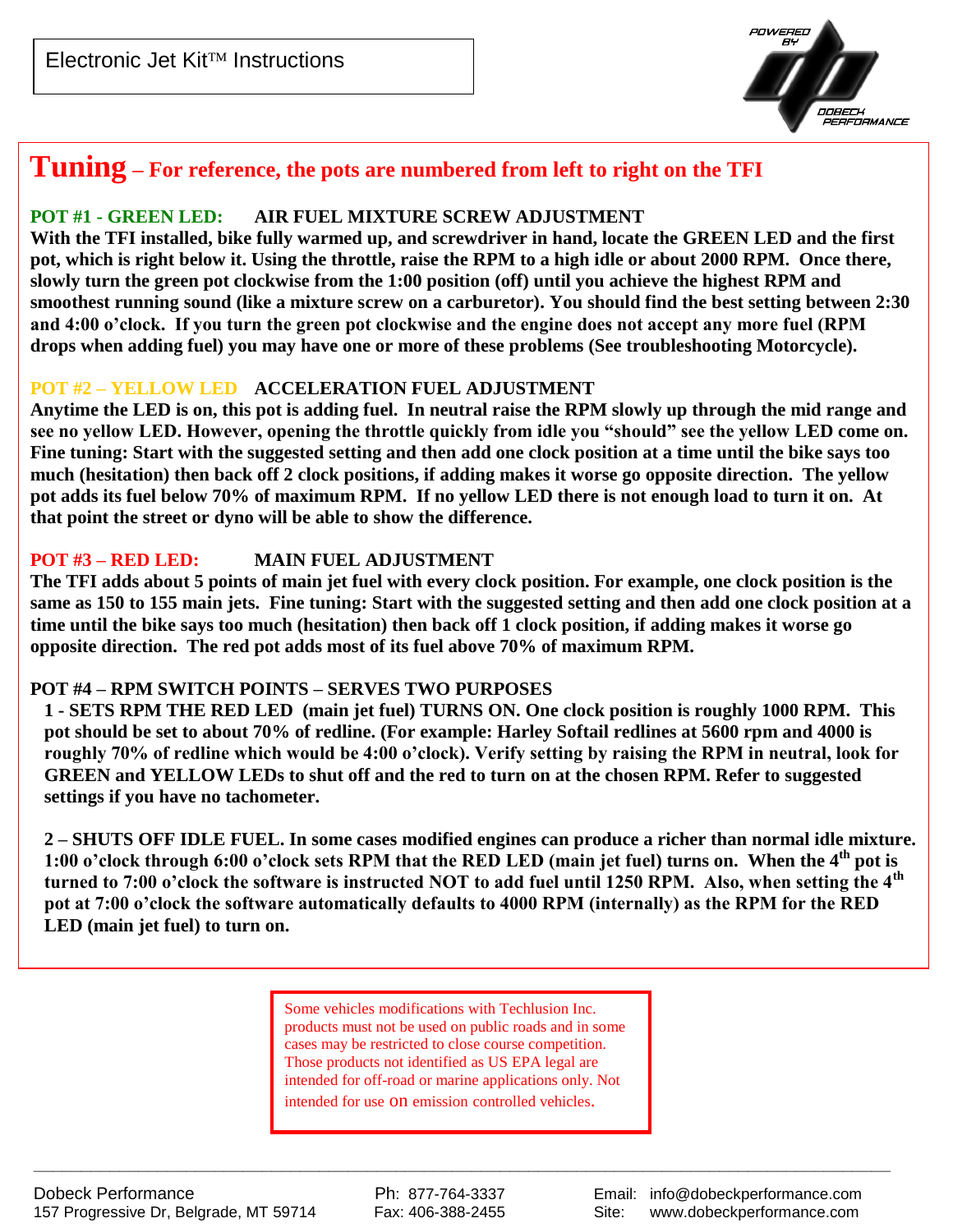

# **TROUBLESHOOTING**

#### **Motorcycle**

**Fuel injected bikes all have the same exact fuel curve and is corrected everyday by the on board weather station. Nothing is leaner than a stock fuel injection map. With our box installes and the bike fully warmed up, if you slowly turn on the green pot and the engine does not accept any more fuel (RPM drops when adding fuel) then you "may" have one or more of these problems:** 

- **1. Engine not fully warmed up.**
- **2. A vacuum leak on the intake.**
- **3. High lift cams affecting map at light loads and low RPM.**
- **4. The loss of TPS and ECU sync.**
- **5. Cylinder head temp sensor malfunction.**

NOTE: The listed problems are ordered from most common to least common

#### **TFI**

**If just the GREEN or RED LEDs "FLASH" after startup or no LEDs are visible or bike doesn't start then please confirm/check connections and retry. If you still experience a problem call tech support.**

### **If needed call tech support. Toll Free: 877-764-3337 USA: 406-388-2377 Business Hours: 8am-5pm MST Monday-Friday**

#### **POOR MILEAGE**

**Solution:**

- **1. Check your GREEN POT setting. This setting is generally responsible for 90% of your mileage. In the hundreds of installs performed, we have never gone beyond the 4:00 o'clock setting. Try backing down the green setting slightly. You can slightly lower the yellow and red settings also.**
- **2. RPM pot adjusted too low. Make sure the RED LED is turning on no lower than 70-75% of the maximum rpm. NOTE: Some engine setups can dictate a higher or lower setting on the RPM pot.**
- **3. Make sure your engine passes the 2000-RPM test at the beginning of the "Tuning" chapter.**

**If you still have mileage issues call tech support for further assistance.**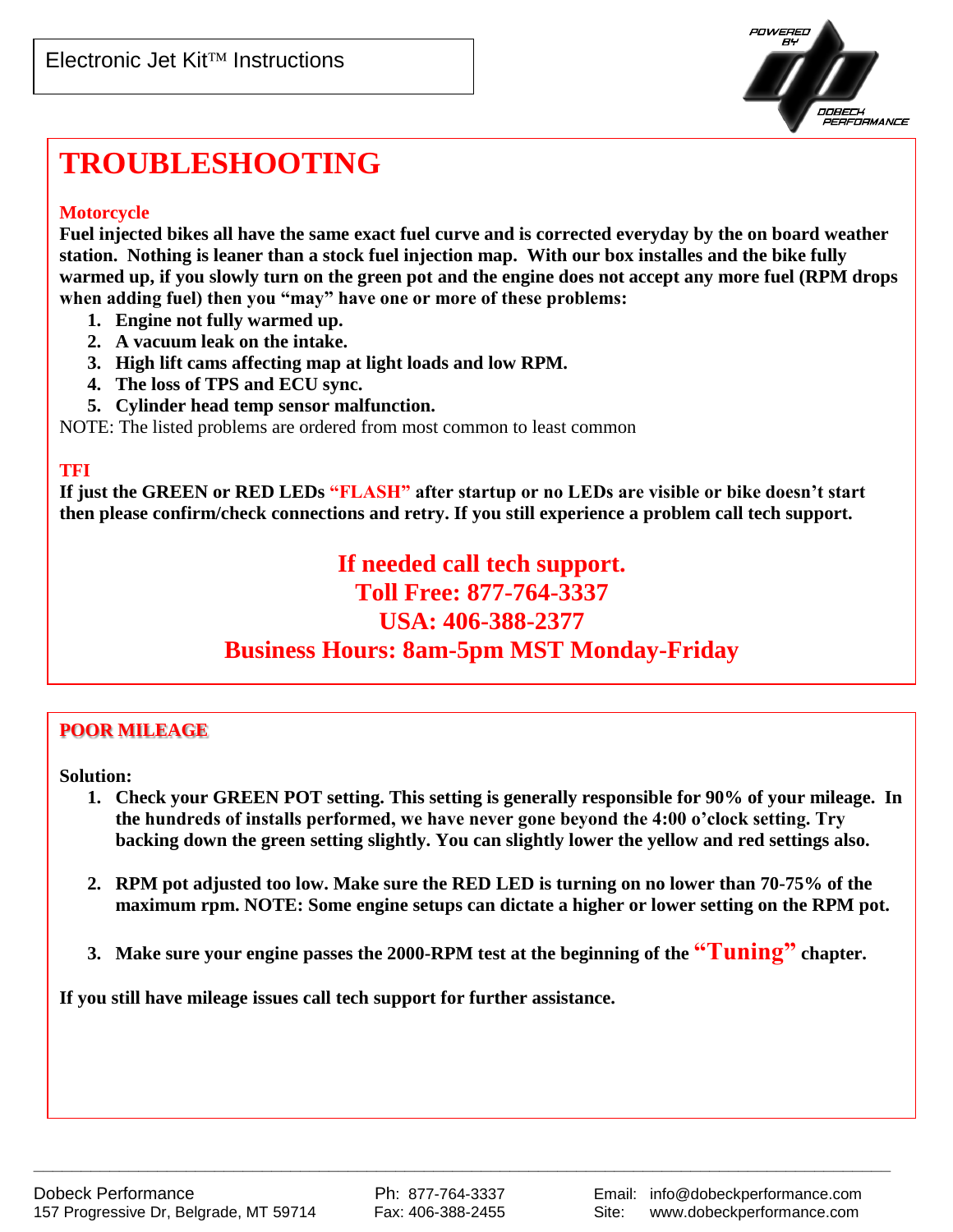



Figure 1



Figure 3





Figure 2



Figure 4

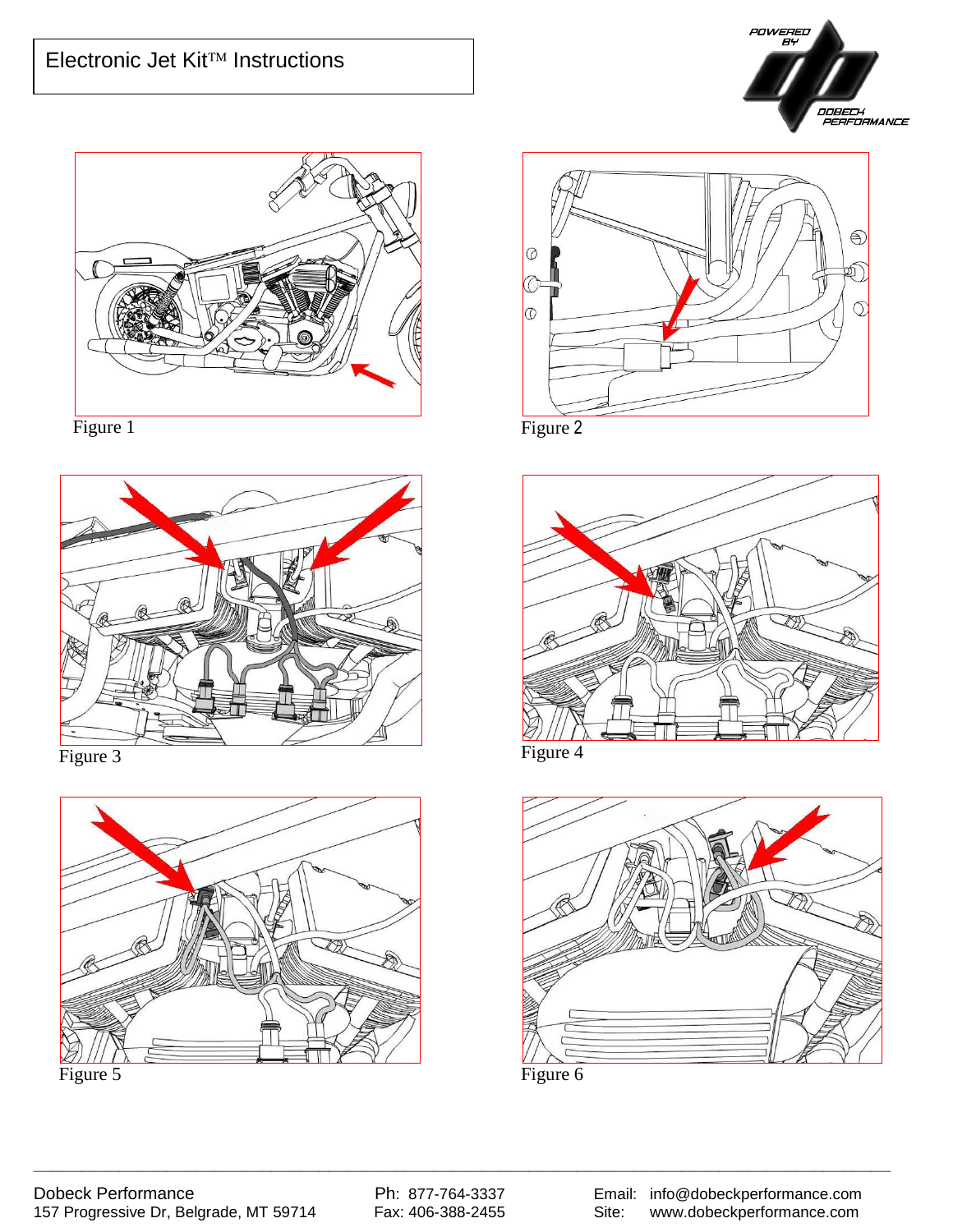

## **RECOMMENDED POT SETTINGS:**

**ALL STOCK – NO DOWNLOADS GRN: 3:00 YEL: 3:00 RED: 1:00 RPM: 4:00**



**STAGE 1 (Air Cleaner and Exhaust) GRN: 3:00 YEL: 4:00 RED: 2:00 RPM: 4:00**

NOTE: ALL SETTINGS ARE GIVEN AS ACTUAL WALL CLOCK SETTINGS. PLEASE IGNORE THE NUMBERS ON THE POTS!!